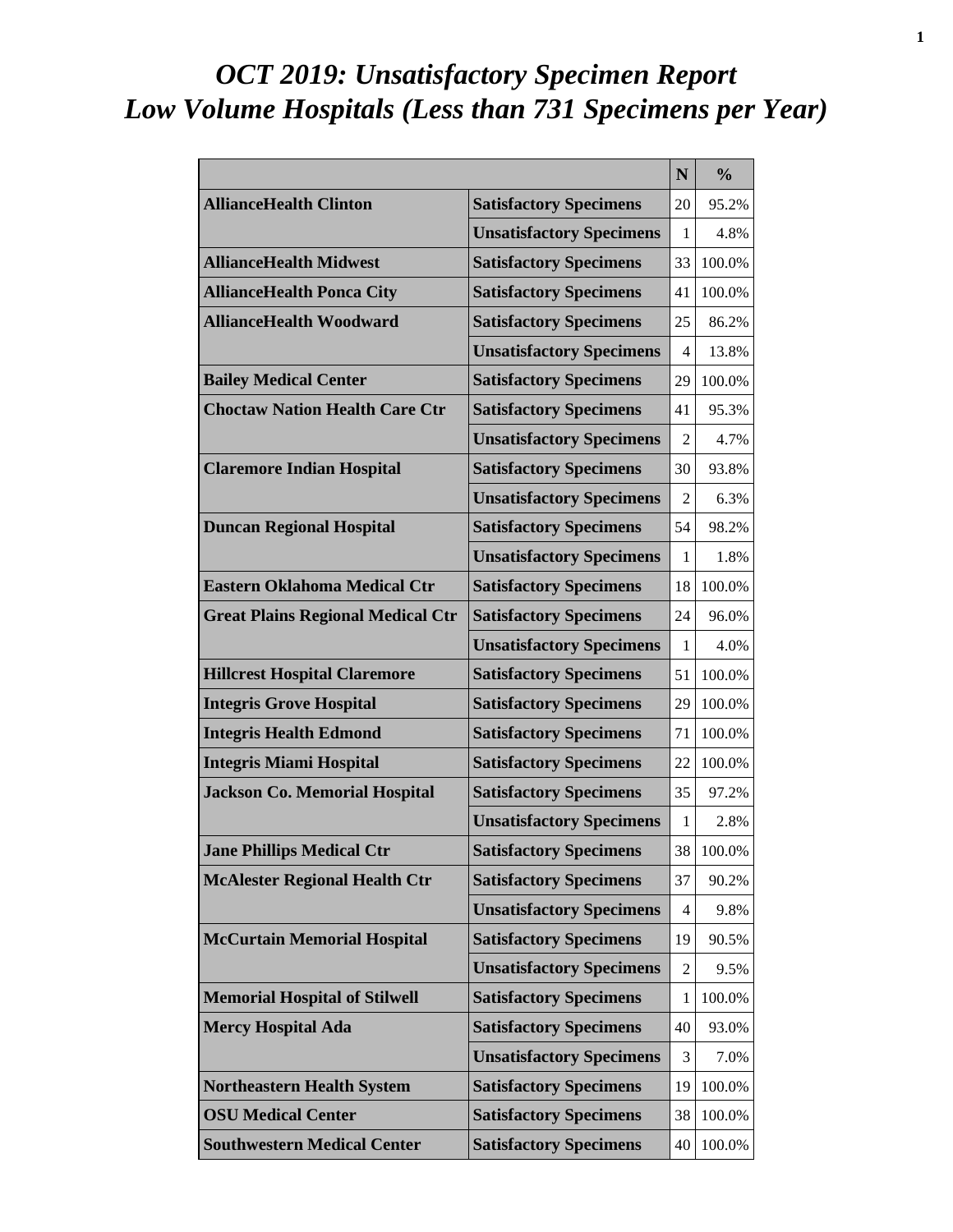# *OCT 2019: Unsatisfactory Specimen Report Low Volume Hospitals (Less than 731 Specimens per Year)*

|                                        |                                 |    | $\frac{0}{0}$ |
|----------------------------------------|---------------------------------|----|---------------|
| <b>St. John Owasso</b>                 | <b>Satisfactory Specimens</b>   | 39 | 97.5%         |
|                                        | <b>Unsatisfactory Specimens</b> |    | 2.5%          |
| <b>St. Mary's Regional Medical Ctr</b> | <b>Satisfactory Specimens</b>   |    | 100.0%        |
| <b>Weatherford Regional Hospital</b>   | <b>Satisfactory Specimens</b>   |    | 80.0%         |
|                                        | <b>Unsatisfactory Specimens</b> |    | 20.0%         |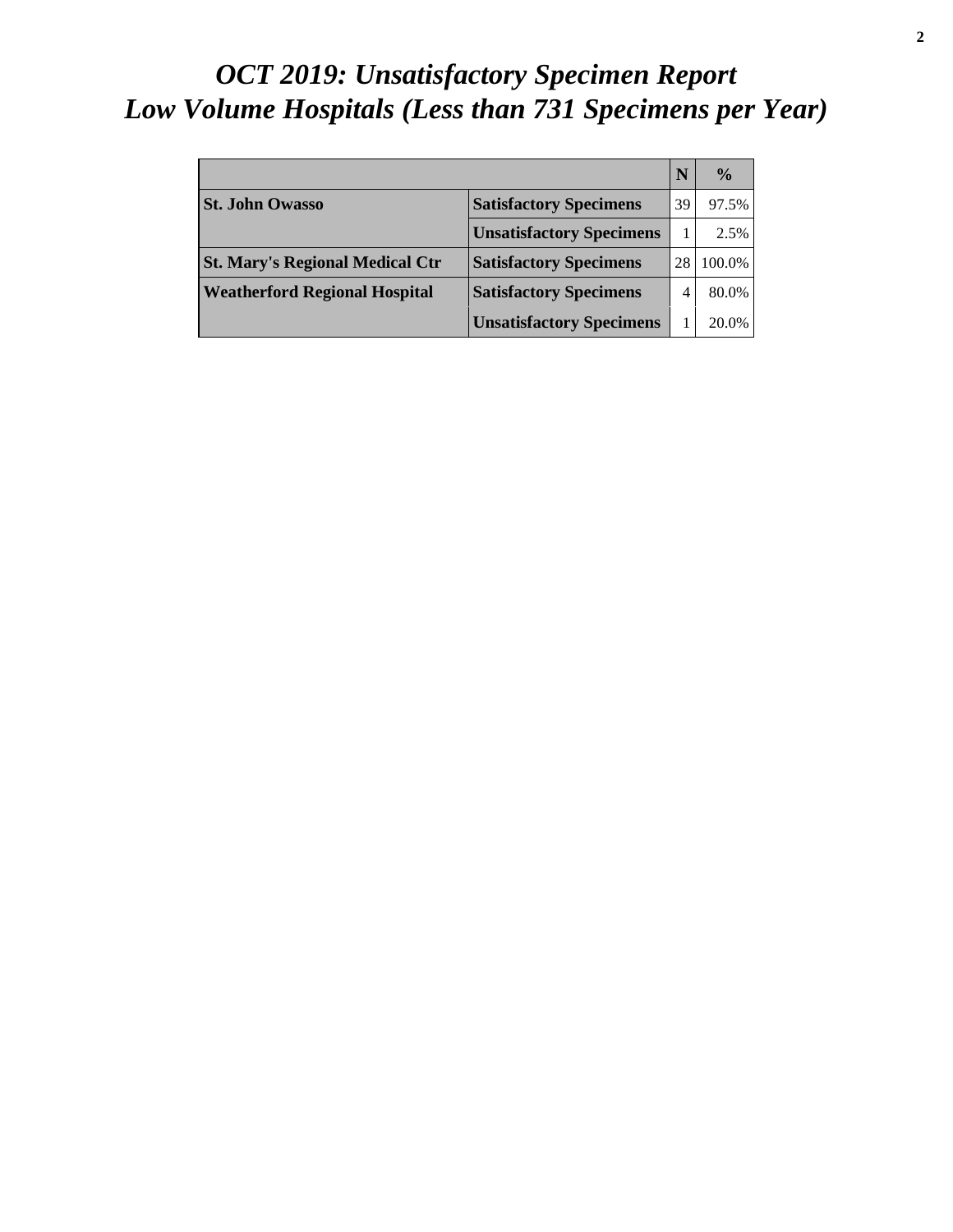#### *OCT 2019: Unsatisfactory Specimen Report Low Volume Hospitals (Less than 731 Specimens per Year)*

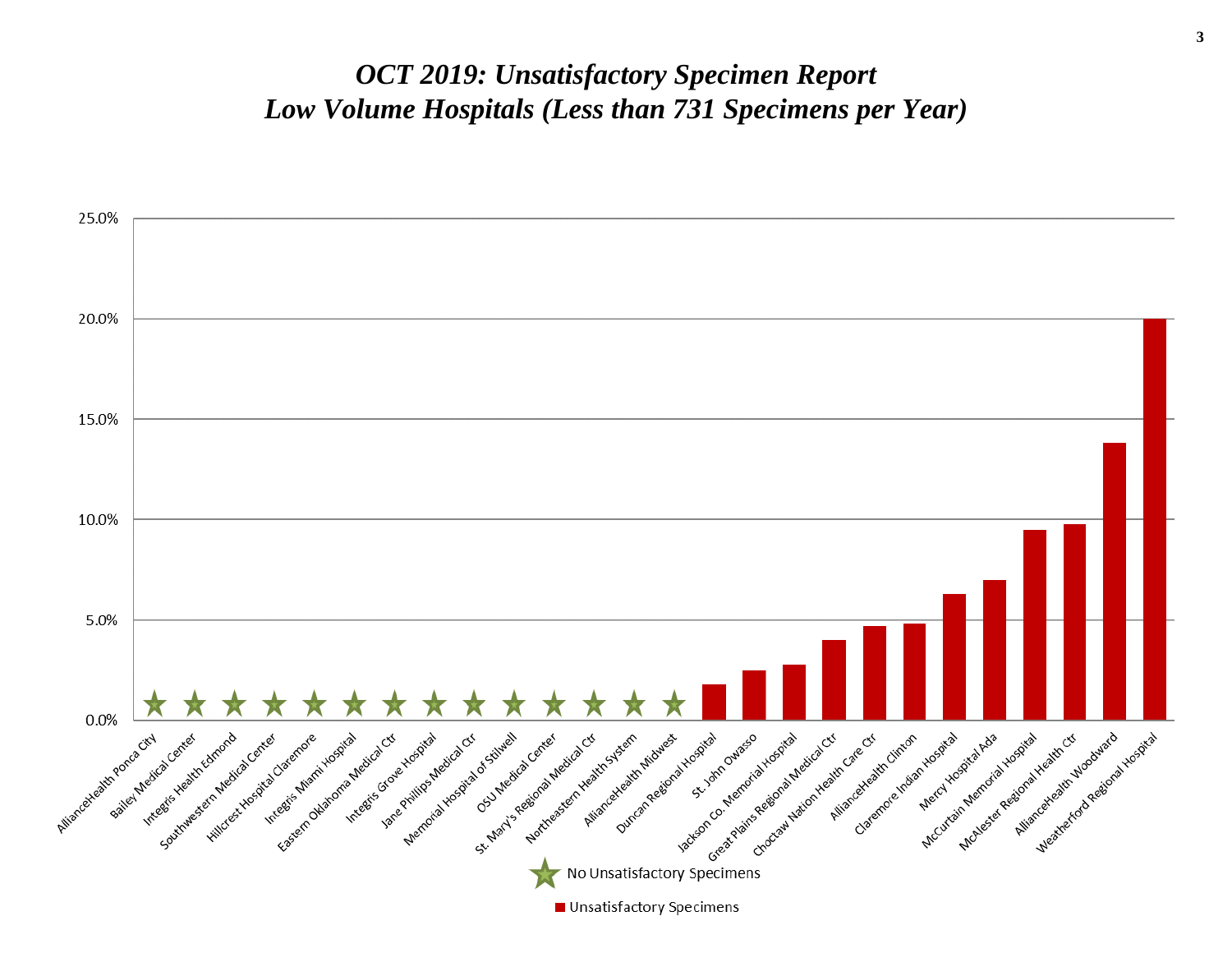# *OCT 2019: Unsatisfactory Specimen Report Medium Volume Hospitals (731-2499 Specimens per Year)*

|                                          |                                 | N   | $\frac{0}{0}$ |
|------------------------------------------|---------------------------------|-----|---------------|
| <b>AllianceHealth Durant</b>             | <b>Satisfactory Specimens</b>   | 74  | 96.1%         |
|                                          | <b>Unsatisfactory Specimens</b> | 3   | 3.9%          |
| <b>Chickasaw Nation Medical Ctr</b>      | <b>Satisfactory Specimens</b>   | 62  | 95.4%         |
|                                          | <b>Unsatisfactory Specimens</b> | 3   | 4.6%          |
| <b>Comanche Co. Memorial Hosp</b>        | <b>Satisfactory Specimens</b>   | 118 | 96.7%         |
|                                          | <b>Unsatisfactory Specimens</b> | 4   | 3.3%          |
| <b>Hillcrest Hospital South</b>          | <b>Satisfactory Specimens</b>   | 122 | 93.1%         |
|                                          | <b>Unsatisfactory Specimens</b> | 9   | 6.9%          |
| <b>Integris Bass Baptist Health Ctr</b>  | <b>Satisfactory Specimens</b>   | 78  | 98.7%         |
|                                          | <b>Unsatisfactory Specimens</b> | 1   | 1.3%          |
| <b>Integris Canadian Valley Hospital</b> | <b>Satisfactory Specimens</b>   | 72  | 98.6%         |
|                                          | <b>Unsatisfactory Specimens</b> | 1   | 1.4%          |
| <b>Integris Southwest Medical Ctr</b>    | <b>Satisfactory Specimens</b>   | 84  | 98.8%         |
|                                          | <b>Unsatisfactory Specimens</b> | 1   | 1.2%          |
| <b>Lakeside Women's Hospital</b>         | <b>Satisfactory Specimens</b>   | 107 | 97.3%         |
|                                          | <b>Unsatisfactory Specimens</b> | 3   | 2.7%          |
| <b>Mercy Hospital Ardmore</b>            | <b>Satisfactory Specimens</b>   | 81  | 100.0%        |
| <b>Saint Francis Hospital South</b>      | <b>Satisfactory Specimens</b>   | 91  | 95.8%         |
|                                          | <b>Unsatisfactory Specimens</b> | 4   | 4.2%          |
| <b>Saint Francis Muskogee</b>            | <b>Satisfactory Specimens</b>   | 37  | 97.4%         |
|                                          | <b>Unsatisfactory Specimens</b> | 1   | 2.6%          |
| <b>St. Anthony Hospital</b>              | <b>Satisfactory Specimens</b>   | 101 | 100.0%        |
| <b>St. Anthony Shawnee Hospital</b>      | <b>Satisfactory Specimens</b>   | 62  | 98.4%         |
|                                          | <b>Unsatisfactory Specimens</b> | 1   | 1.6%          |
| <b>Stillwater Medical Center</b>         | <b>Satisfactory Specimens</b>   | 71  | 98.6%         |
|                                          | <b>Unsatisfactory Specimens</b> | 1   | 1.4%          |
| <b>WW Hastings Indian Hospital</b>       | <b>Satisfactory Specimens</b>   | 76  | 100.0%        |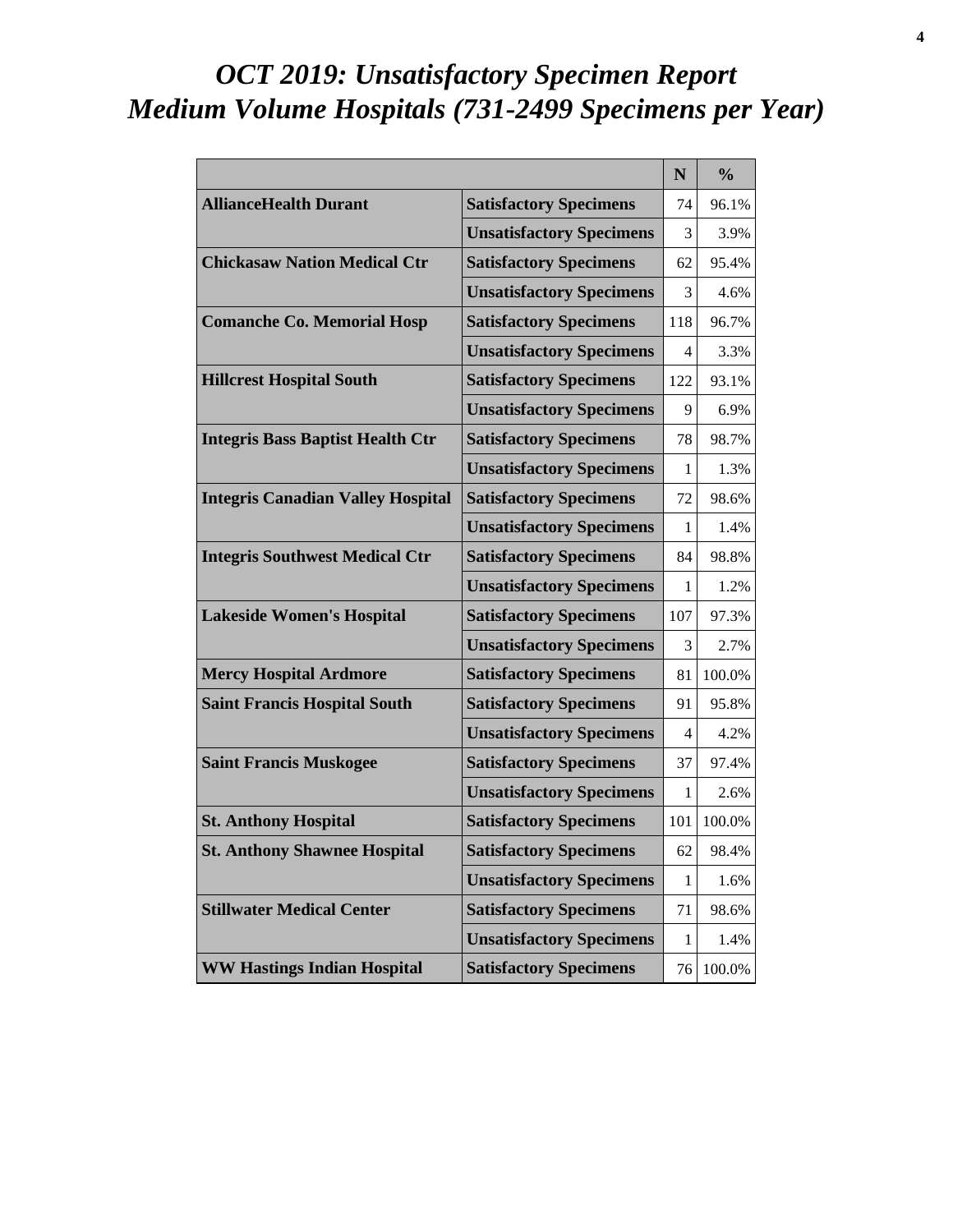#### *OCT 2019: Unsatisfactory Specimen Report Medium Volume Hospitals (731-2499 Specimens per Year)*

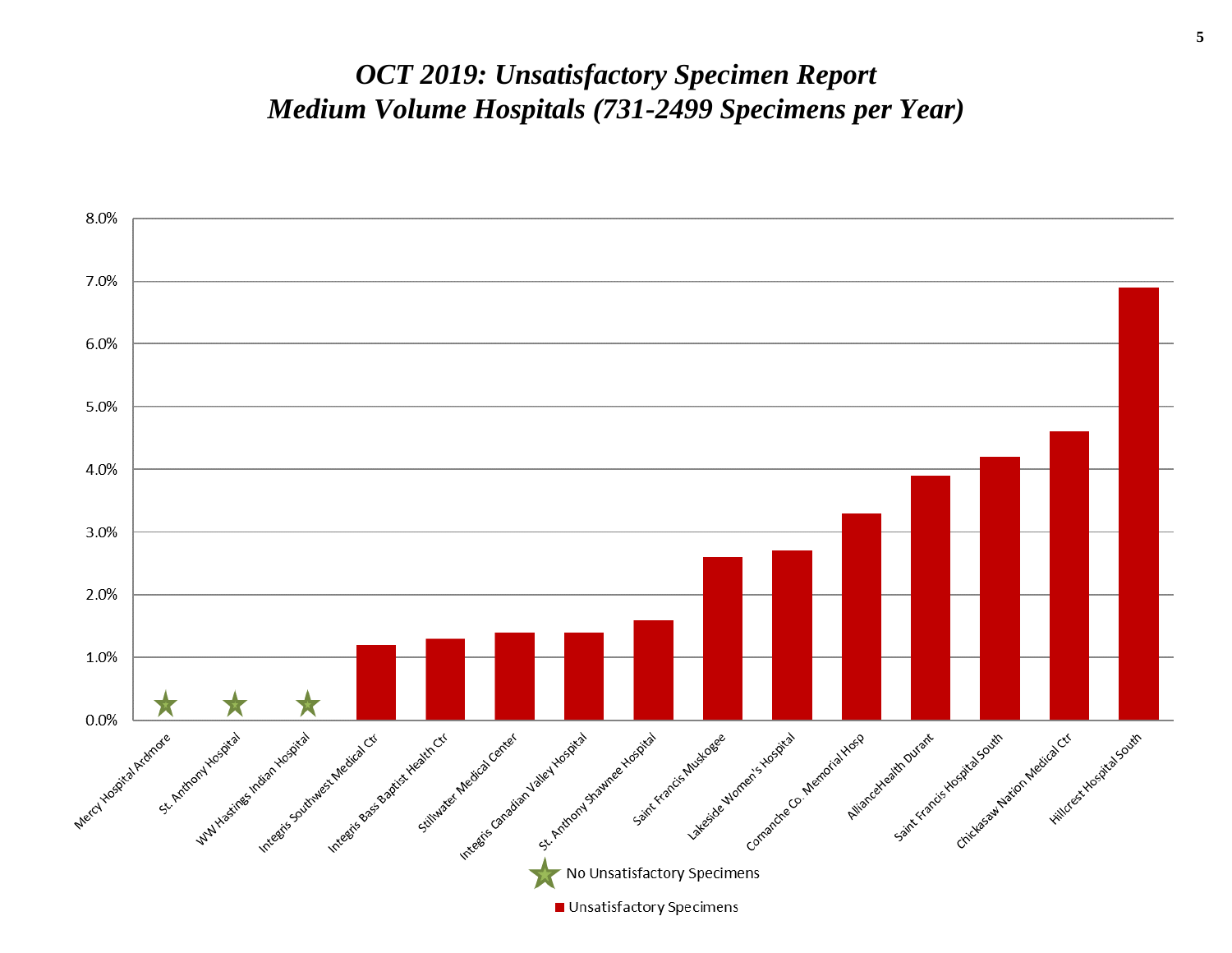# *OCT 2019: Unsatisfactory Specimen Report High Volume Hospitals (2500 or More Specimens per Year)*

|                                          |                                 | N              | $\frac{0}{0}$ |
|------------------------------------------|---------------------------------|----------------|---------------|
| <b>Children's Hosp at OU Medical Ctr</b> | <b>Satisfactory Specimens</b>   | 469            | 98.5%         |
|                                          | <b>Unsatisfactory Specimens</b> | 7              | 1.5%          |
| <b>Hillcrest Medical Center</b>          | <b>Satisfactory Specimens</b>   | 274            | 99.3%         |
|                                          | <b>Unsatisfactory Specimens</b> | $\mathfrak{D}$ | 0.7%          |
| <b>Integris Baptist Medical Ctr-OKC</b>  | <b>Satisfactory Specimens</b>   | 320            | 100.0%        |
| <b>Mercy Hospital Oklahoma City</b>      | <b>Satisfactory Specimens</b>   | 395            | 96.8%         |
|                                          | <b>Unsatisfactory Specimens</b> | 13             | 3.2%          |
| <b>Norman Regional Health System</b>     | <b>Satisfactory Specimens</b>   | 238            | 98.8%         |
|                                          | <b>Unsatisfactory Specimens</b> | 3              | 1.2%          |
| <b>Saint Francis Hospital</b>            | <b>Satisfactory Specimens</b>   | 473            | 98.1%         |
|                                          | <b>Unsatisfactory Specimens</b> | 9              | 1.9%          |
| <b>St. John Medical Center</b>           | <b>Satisfactory Specimens</b>   | 230            | 97.0%         |
|                                          | <b>Unsatisfactory Specimens</b> | 7              | 3.0%          |